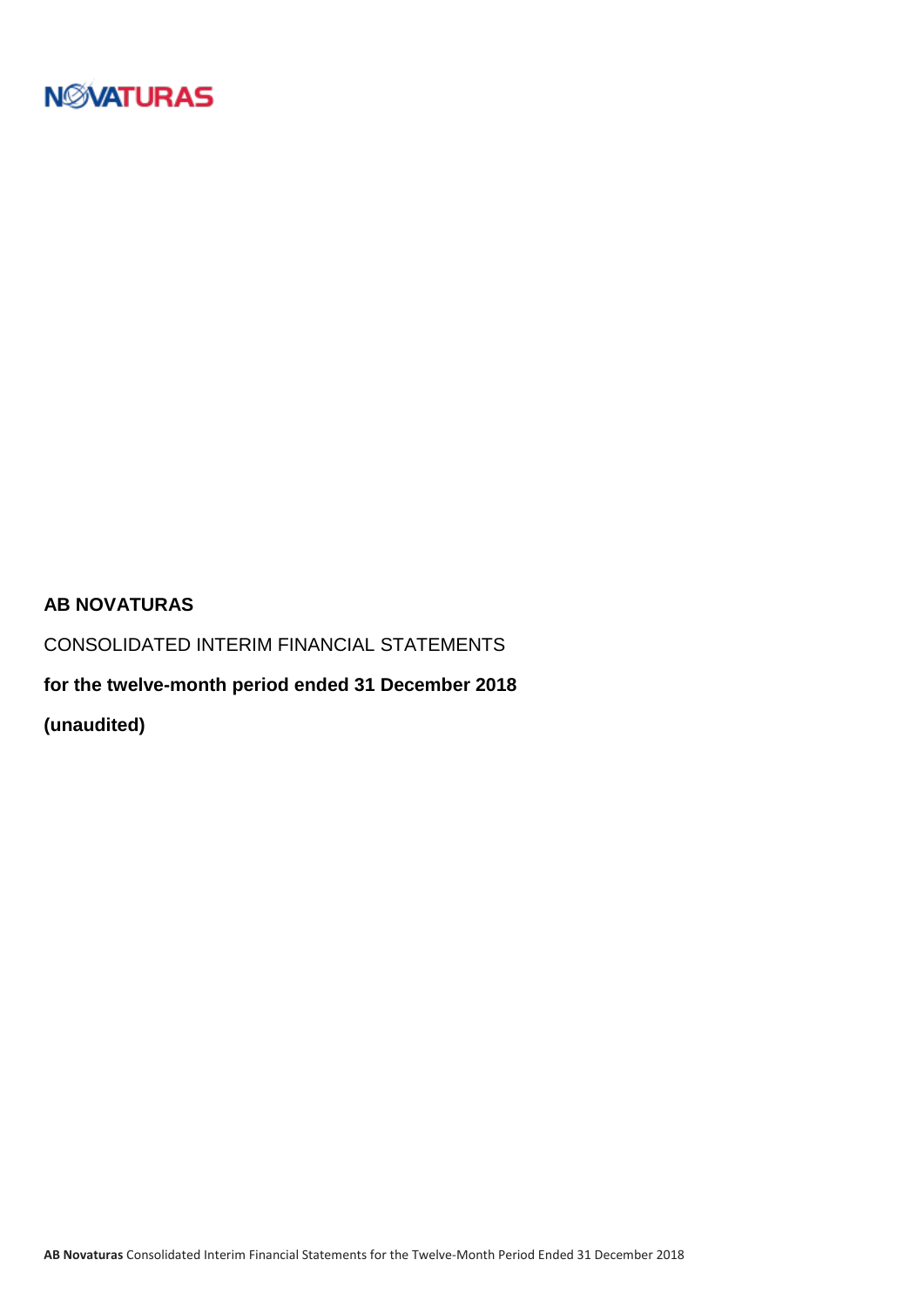| Beginning of reporting period | 1 January 2018                                                                                                                                                                                                                                     |
|-------------------------------|----------------------------------------------------------------------------------------------------------------------------------------------------------------------------------------------------------------------------------------------------|
| End of reporting period       | 31 December 2018                                                                                                                                                                                                                                   |
| Business name                 | Novaturas, AB (further – "Novaturas" or "the<br>Company") (The Company's financial statements<br>and activity ratios are presented consolidated with<br>the results of subsidiaries; separate reports of the<br>parent company are not presented.) |
| Legal form                    | Public limited company                                                                                                                                                                                                                             |
| <b>Registration date</b>      | 16 December 1999                                                                                                                                                                                                                                   |
| Registration number           | 135567698                                                                                                                                                                                                                                          |
| LEI code                      | 097900BGCW0000042109                                                                                                                                                                                                                               |
| Manager of register           | <b>State Enterprise Centre of Registers</b>                                                                                                                                                                                                        |
| Company address               | A. Mickevičiaus str. 27, LT-44245 Kaunas                                                                                                                                                                                                           |
| Telephone                     | +370 37 321 264                                                                                                                                                                                                                                    |
| Fax                           | +370 37 321 130                                                                                                                                                                                                                                    |
| Website                       | www.novaturasgroup.com                                                                                                                                                                                                                             |

Note: the abbreviation "pp" in this report means percentage points.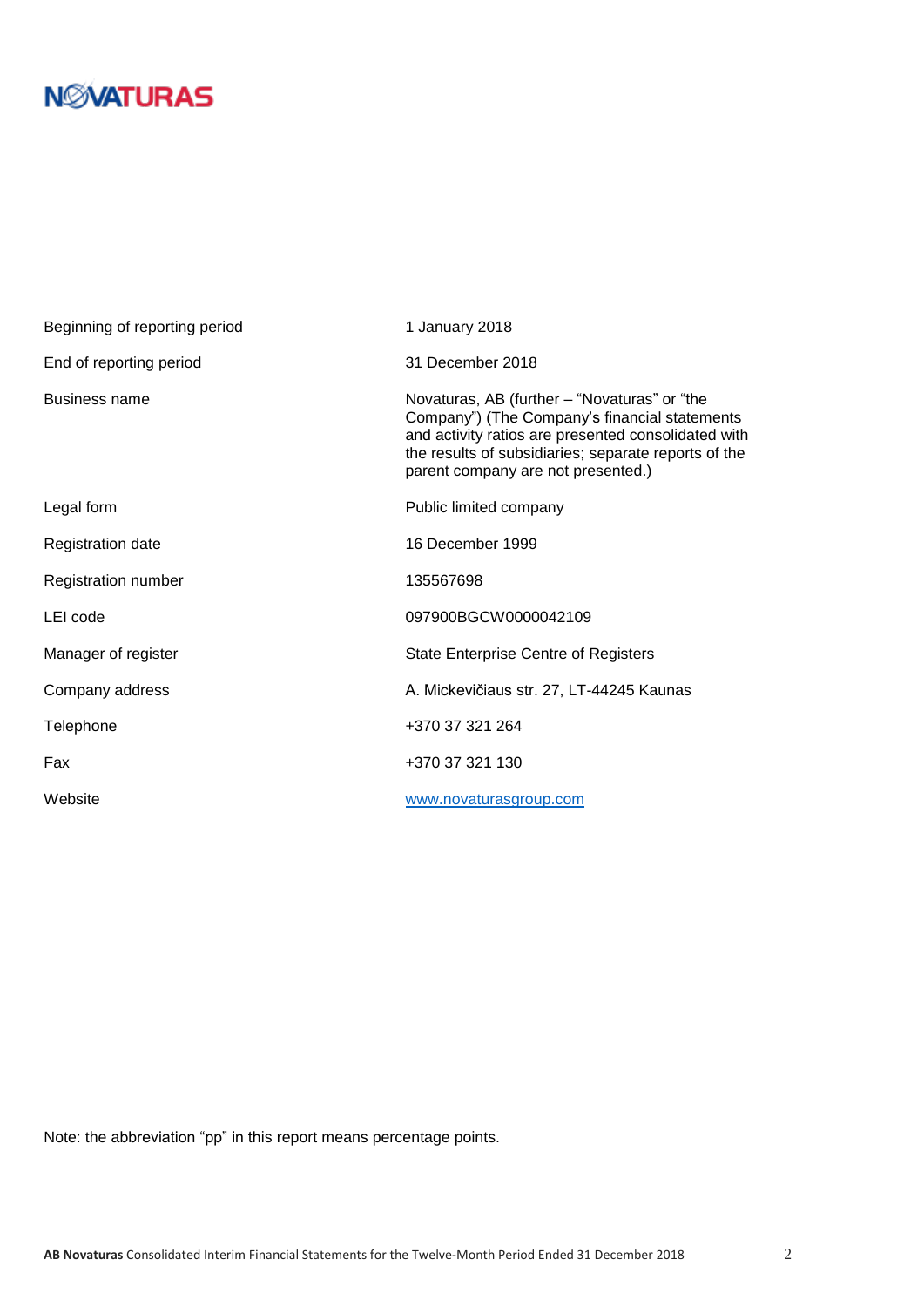## **Table of Contents**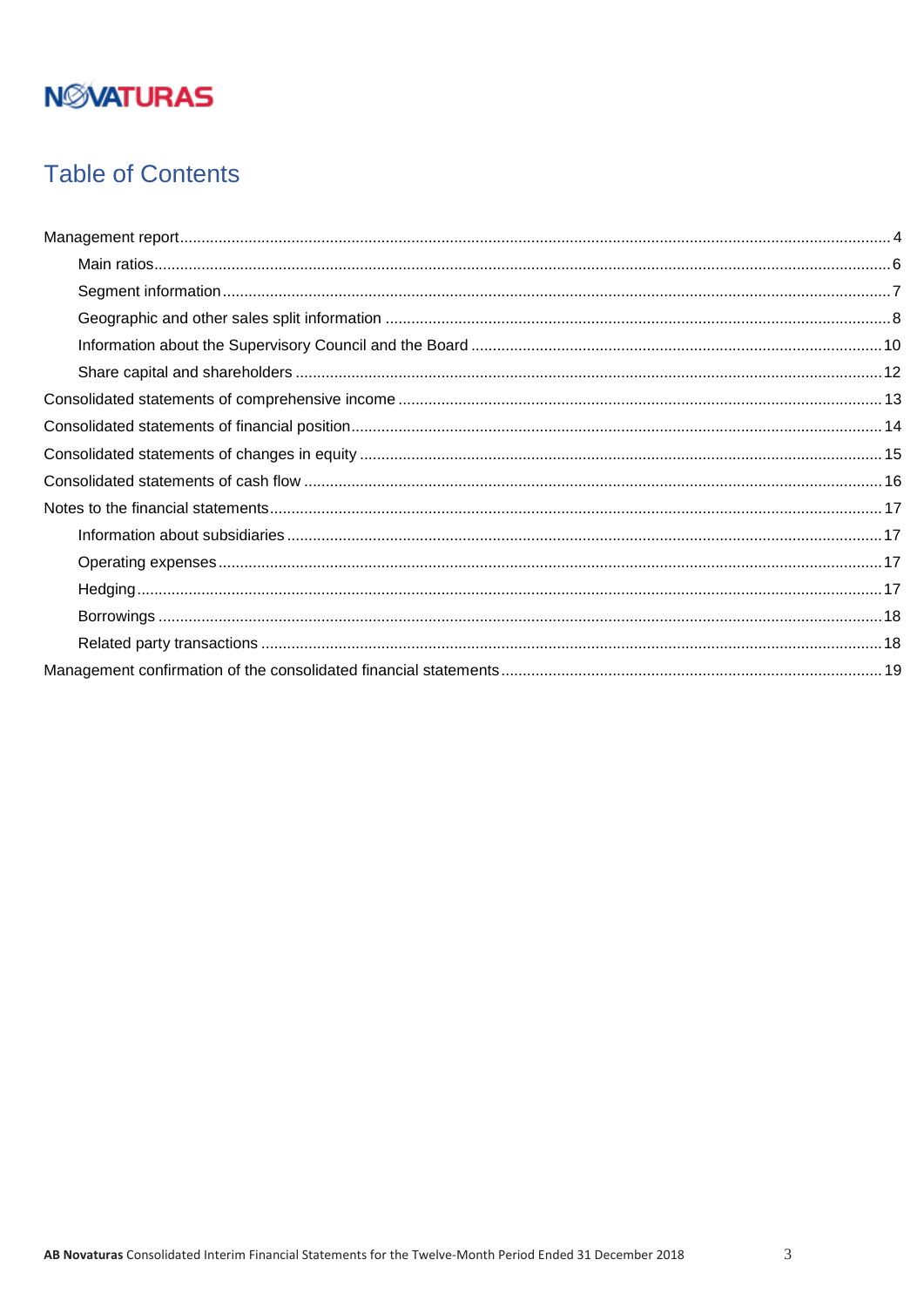

### <span id="page-3-0"></span>Management report

#### **2018 twelve-month highlights:**

- Novaturas's turnover was EUR 181.8 mln, or 29% more than in 2017.
- Gross profit amounted to EUR 26.2 mln and was 2% smaller than in 2017.
- Operating expenses totaled EUR 18.5 mln, or 13% more than in 2017. Excluding the impact of commissions and one-time expenses, operating costs increased by 1% from the prior year.
- EBITDA amounted to EUR 8.0 mln and was 25% smaller than in 2017.
- The effective tax rate was 18.0%, compared to 10.8% in 2017. The main reason was dividends the Estonian subsidiary paid to the parent company which resulted in a tax payment of EUR 600,000 in Estonia.
- Novaturas had a net profit of EUR 5.4 mln, which is 34% less than in 2017.
- The company served 305,660 clients, 31% more than in 2017.

#### **2018 fourth-quarter highlights:**

- Novaturas's turnover was EUR 41.5 mln, or 25% more than in the same period of 2017.
- Gross profit amounted to EUR 5.9 mln and was 11% lower than in the same period of 2017.
- Operating expenses totaled EUR 5.4 mln, 4% more than in the same period of 2017. Excluding the impact of commissions and one-time expenses, operating costs decreased by 11% from the same period a year earlier.
- EBITDA amounted to EUR 0.6 mln and was 58% smaller than in the same period of 2017. One of the main reasons for this was one-time expenses related to a change of aviation partner in Lithuania.
- Novaturas had a loss of EUR 0.2 mln, which is EUR 0.8 million less compared to EUR 0.6 million profit in 2017.
- The company served 62.1 thousand clients, 27% more than in the same period of 2017.

#### **Management comment:**

The company served 305,660 clients in the full year 2018 which is 31% more than in 2017. During the last quarter of the year we still felt some effects of abnormally hot and dry summer weather in all three Baltic countries. Hot weather persisted throughout June, July and August decreasing demand for outbound travel. This influenced last-minute prices – as we had to reduce prices and profitability to try to stimulate demand. The impact of lower last-minute prices during the summer was smaller in the fourth quarter than in the third quarter. During the fourth quarter we had to change our aviation partner in the Lithuanian market due to financial difficulties experienced by Small Planet Airlines. The change of aviation partner resulted in write-offs of EUR 0.4 million and further negatively influenced results for the quarter by causing an increase in aviation costs.

Flight package tours continue to be our main product. The most popular destinations remain Turkey, Greece and Bulgaria for the summer season and Egypt for the winter season. For each season we introduce new destinations on the market or reintroduce older ones. For the summer of 2018 we added Tunisia, and for the 2018/2019 winter season we added Jordan and Cuba. The wide variety of destinations in our portfolio enables us to satisfy our clients' diverse needs. All major destinations grew during the reporting period.

The number of clients served grew in all source markets where Novaturas operates. The strongest growth was recorded in the Belarusian market, where the number of clients rose 102%. We do not fly from Belarus, but rather sell our Lithuanian products through Belarusian agencies. The Lithuanian source market grew 30%, while the Latvian market grew by 31% and the Estonian market was up 31%.

Passenger growth was strongest for flight package tours, at 31%, with a growth rate of 29% for other products. The other products passengers bought were mainly flight tickets for charter flights which we operate. Our flight tickets are sold through travel agencies and via the GDS channel, reaching very diverse types of travelers.

Travel agencies' share in our sales increased by 1.8 percentage points to 72.7%. Rather than focusing on our own retail share (which decreased by 1.7 percentage points to 11.4%), we have mainly focused on web sales. Web sales' share of revenue rose by 0.1 percentage points during 2018 to 14.1%, while that of GDS sales was little changed at 1.8%. As planned, in June we introduced a new version of the company's webpage in all thee countries where we operate. The responsive design of the new webpage is much better suited to mobile devices, which customers are using more and more not only to search for information but also to make purchases online.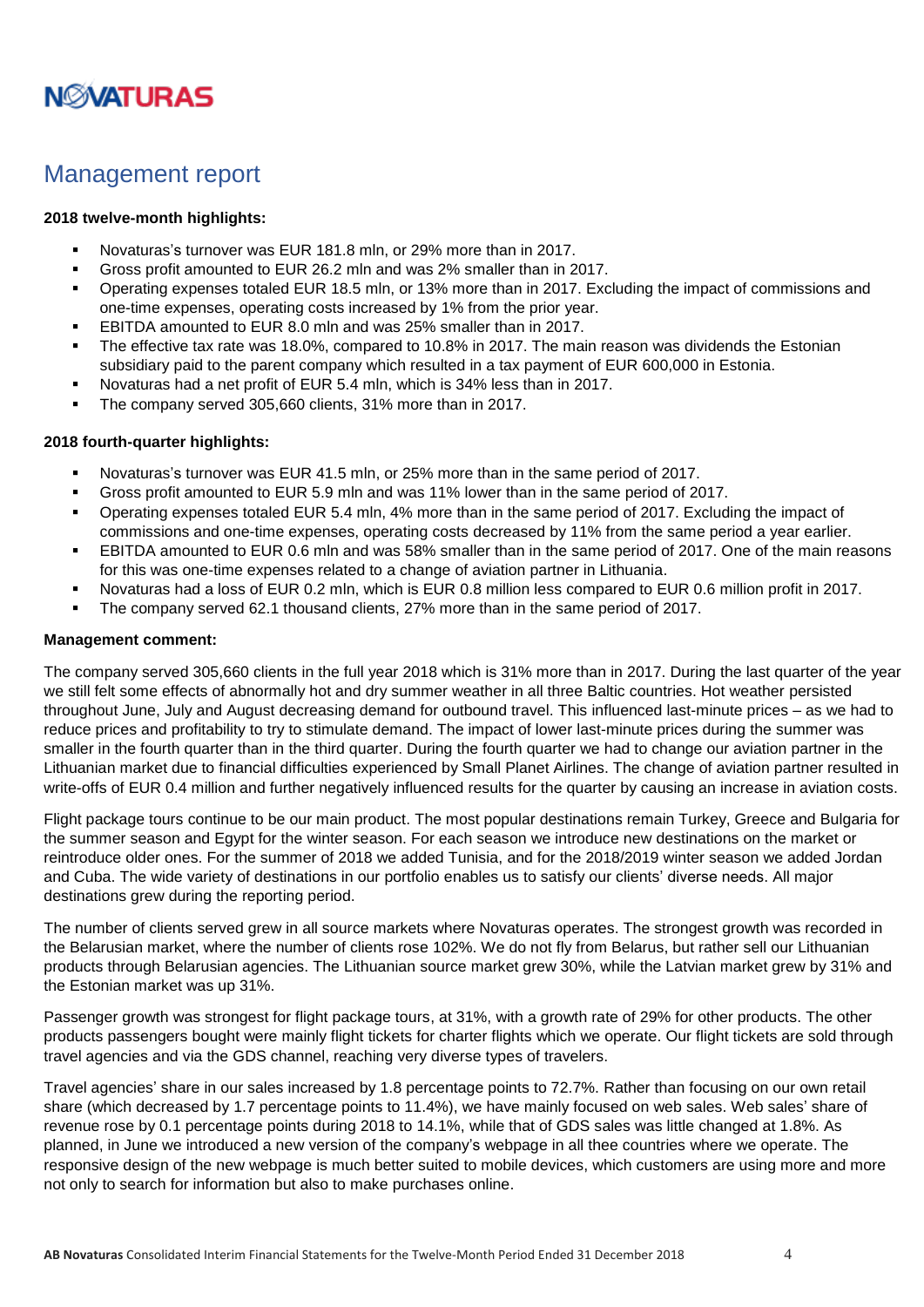

We kept our operating expenses under control during the reporting period. They grew at a much slower pace than sales, increasing the efficiency of the company. Direct marketing expenditures were 0.8% of sales during the fourth quarter and 0.7% for the full year, similar to the levels for corresoponding periods of 2017. Salaries and related items, which increased by 4% over the full-year period, in the fourth quarter decreased by 10% form the same quarter a year earlier. Excluding the impact of commissions and one-off expenditures, operating expenses in 2018 increased by 1% compared 2017, and during fourth quarter even decreased by 11%. One-time expenses, incurred mainly in the Company's IPO and in relation to bankruptcy of Small Planet Airlines, amounted to EUR 887,000. With one-time costs included, operating costs less commissions paid rose by 2% in the full year period and during the fourth quarter decreased by 5% year-on-year. Total costs, including commissions, grew by 13% in full year period and 1% in the fourth quarter. Commission expenses remained stable at 5.2% of sales in 2018, compared to 5.3% in 2017.

Profit tax expenses include EUR 600,000 paid in Estonia on dividends paid by the subsidiary there to the parent company.

"Other current liabilities and accrued expenses" includes EUR 1.6 million related to the market value of open hedge contracts. "Cash and cash equivalents" includes EUR 1.5 million of restricted cash, which is used to issue guarantees covering prepayments received from customers, as required by the law in each country of operations.

The company in September 2018 renewed its overdaft agreement through the end of 2020 and will be able to use the overdraft in the January-June period each year. Servicing of the long-term loan is in accordance with the loan agreement and EUR 6.0 million of the loan has already been repaid. The high level of advances received from customers was due to a strong increase in passenger volumes and very good advanced sales at the end of the period.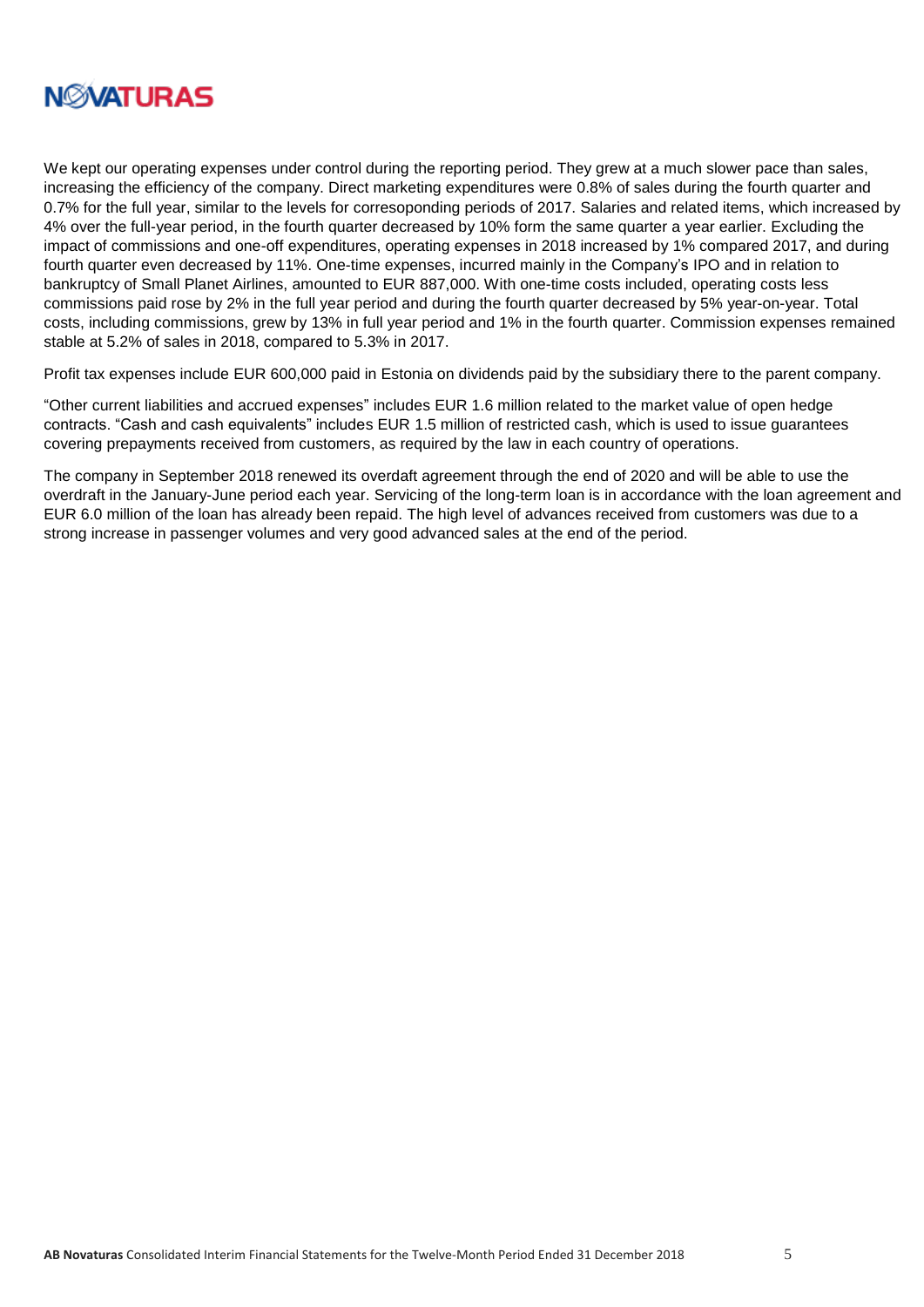### <span id="page-5-0"></span>**Main ratios**

| <b>Financial ratios*</b> | Q4 2018 | Q4 2017 | Change    | 12M 2018 | 12M 2017 | Change   |
|--------------------------|---------|---------|-----------|----------|----------|----------|
| Revenue                  | 41,542  | 33,169  | $+25.2%$  | 181.782  | 141.147  | $+28.8%$ |
| Gross profit             | 5.935   | 6.674   | $-11.1%$  | 26,239   | 26,802   | $-2.1%$  |
| <b>EBITDA</b>            | 600     | 1.428   | $-58.0%$  | 7.973    | 10.611   | $-24.9%$ |
| Operating profit (EBIT)  | 528     | 1.465   | $-64.0%$  | 7.709    | 10.301   | $-25.2%$ |
| Profit before taxes      | (122)   | 769     | $-115.9%$ | 6,607    | 9,135    | $-27.7%$ |
| Net profit               | (235)   | 603     | $-139.0%$ | 5.421    | 8.151    | $-33.5%$ |

| <b>Relative indicators</b>         | Q4 2018   | Q4 2017   | Change                   | 12M 2018  | 12M 2017  | Change     |
|------------------------------------|-----------|-----------|--------------------------|-----------|-----------|------------|
| Number of shares                   | 7,807,000 | 7,807,000 | $\overline{\phantom{a}}$ | 7,807,000 | 7,807,000 |            |
| Profit per share (EUR)             | $-0.03$   | 0.08      | $-0.11$                  | 0.69      | 1.04      | $-0.35$    |
| Gross profit margin (%)            | 14.3%     | 20.1%     | $-5.8$ pp                | 14.4%     | 19.0%     | $-4.6$ pp  |
| EBITDA margin (%)                  | 1.4%      | 4.3%      | $-2.9$ pp                | 4.4%      | 7.5%      | $-3.1$ pp  |
| Operating profit (EBIT) margin (%) | 1.3%      | 4.4%      | $-3.1$ pp                | 4.2%      | 7.3%      | $-3.1$ pp  |
| Profit before taxes margin (%)     | $-0.3%$   | 2.3%      | $-2.6$ pp                | 3.6%      | 6.5%      | $-2.9$ pp  |
| Net profit margin (%)              | $-0.6%$   | 1.8%      | $-2.4$ pp                | 3.0%      | 5.8%      | $-2.8$ pp  |
| Return on assets (ROA) (%)         | $-0.4%$   | $1.0\%$   | $-1.4$ pp                | 9.6%      | 14.6%     | $-4.9$ pp  |
| Debt to equity ratio (%)           | 56.3%     | 95.4%     | $-39.1$ pp               | 56.3%     | 95.4%     | $-39.1$ pp |
| Equity ratio (%)                   | 30.3%     | 29.1%     | $+1.3$ pp                | 30.3%     | 29.1%     | $+1.3$ pp  |
| Effective tax rate (%)             | $-92.6%$  | 21.6%     | $-114.2$ pp              | 18.0%     | 10.8%     | $+7.2$ pp  |
| Current ratio                      | 0.66      | 0.58      | $+0.08$                  | 0.66      | 0.58      | $+0.08$    |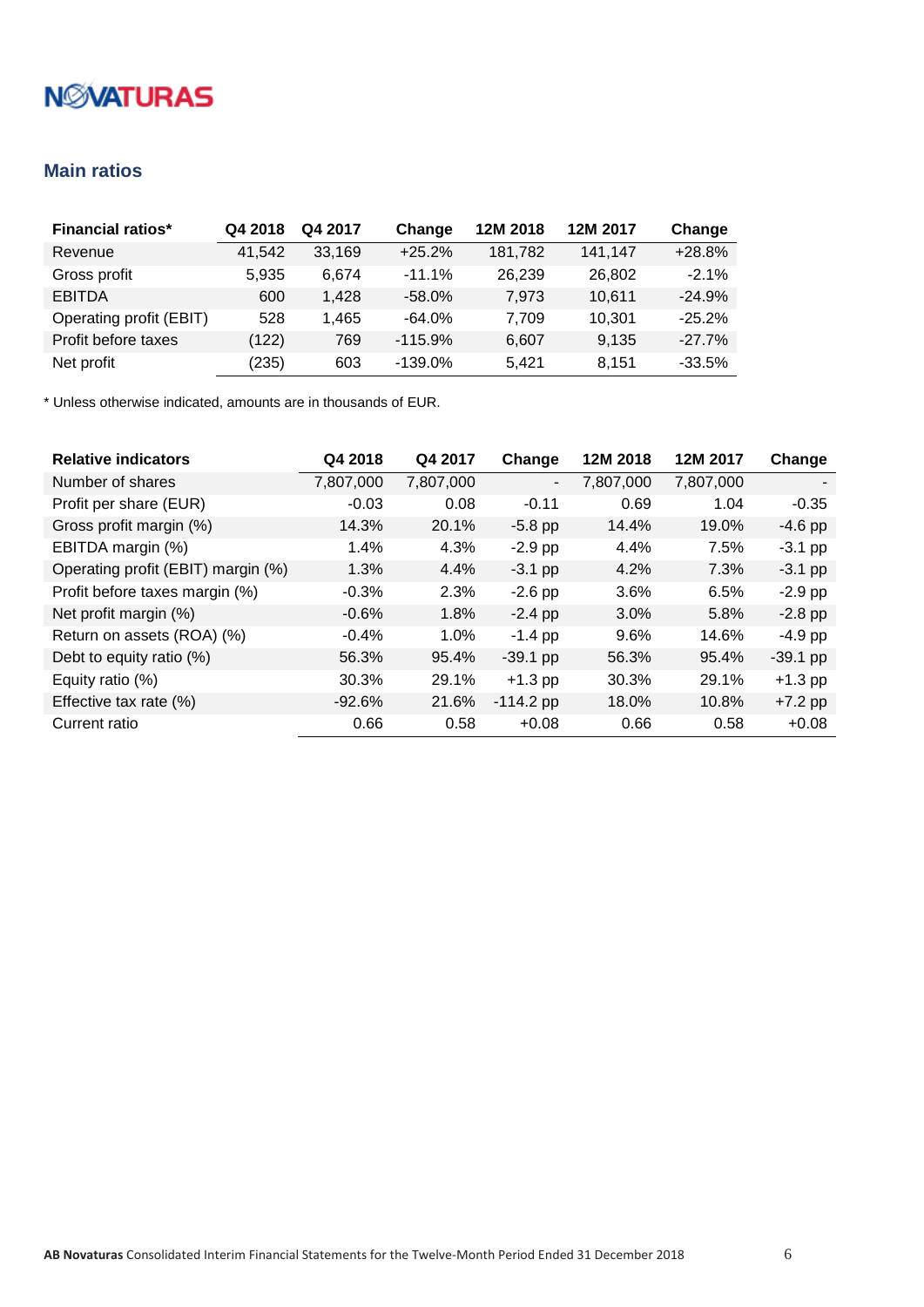

#### <span id="page-6-0"></span>**Segment information**

For management purposes, Novaturas is organized into business units based on its services (product category), which are as follows:

Flight package tours Sightseeing tours by coach Sightseeing tours by plane Other (flight tickets, hotels, block seats sale to other operators, own agencies commissions)

(Unless otherwise indicated, amounts are in thousands of EUR.)

|                                   | Q4 2018   | Q4 2017   | Change            | 12M 2018   | 12M 2017  | Change            |
|-----------------------------------|-----------|-----------|-------------------|------------|-----------|-------------------|
| <b>Flight package tours</b>       |           |           |                   |            |           |                   |
| <b>Sales</b>                      | 35,235    | 28,203    | 24.9%             | 157,752    | 120,567   | 30.8%             |
| Cost of sales                     | (29, 725) | (21, 102) | 40.9%             | (132, 632) | (94, 748) | 40.0%             |
| <b>Gross profit</b>               | 5,510     | 7,101     | $-22.4%$          | 25,120     | 25,819    | $-2.7%$           |
| Gross profit margin %             | 15.6%     | 25.2%     | $-9.5pp$          | 15.9%      | 21.4%     | $-5.5$ pp         |
| Sales commission expenses         | (2, 189)  | (1,804)   | 21.3%             | (9,253)    | (7, 264)  | 27.4%             |
| Sales profit for segment          | 3,321     | 5,297     | $-37.3%$          | 15,867     | 18,555    | $-14.5%$          |
| Sales profit margin %             | 9.4%      | 18.8%     | $-9.4pp$          | 10.1%      | 15.4%     | $-5.3pp$          |
| Sightseeing tours by coach        |           |           |                   |            |           |                   |
| <b>Sales</b>                      | 338       | 310       | 9.0%              | 2,933      | 3,785     | $-22.5%$          |
| Cost of sales                     | (352)     | (331)     | 6.3%              | (2,632)    | (3,351)   | $-21.5%$          |
| <b>Gross profit</b>               | $-14$     | $-21$     | $-33.3%$          | 301        | 434       | $-30.6%$          |
| Gross profit margin %             | $-4.1%$   | $-6.8%$   | 2.6 <sub>pp</sub> | 10.3%      | 11.5%     | $-1.2pp$          |
| Sales commission expenses         | (15)      | (15)      | 0.0%              | (135)      | (186)     | $-27.4%$          |
| Sales profit for segment          | $-29$     | -36       | $-19.4%$          | 166        | 248       | $-33.1%$          |
| Sales profit margin %             | $-8.6%$   | $-11.6%$  | 3.0 <sub>pp</sub> | 5.7%       | 6.6%      | $-0.9pp$          |
| <b>Sightseeing tours by plane</b> |           |           |                   |            |           |                   |
| Sales                             | 531       | 397       | 33.8%             | 1,564      | 1,590     | $-1.6%$           |
| Cost of sales                     | (423)     | (106)     | 299.1%            | (1, 232)   | (1, 104)  | 11.6%             |
| <b>Gross profit</b>               | 108       | 291       | $-62.9%$          | 332        | 486       | $-31.7%$          |
| Gross profit margin %             | 20.3%     | 73.3%     | $-53.0pp$         | 21.2%      | 30.6%     | $-9.3pp$          |
| Sales commission expenses         | (30)      | (29)      | 3.4%              | (86)       | (91)      | $-5.5%$           |
| Sales profit for segment          | 78        | 262       | $-70.2%$          | 246        | 395       | $-37.7%$          |
| Sales profit margin %             | 14.7%     | 66.0%     | $-51.3pp$         | 15.7%      | 24.8%     | $-9.1pp$          |
| <b>Other products</b>             |           |           |                   |            |           |                   |
| <b>Sales</b>                      | 5,438     | 4,259     | 27.7%             | 19,533     | 15,205    | 28.5%             |
| Cost of sales                     | (5, 107)  | (4,956)   | 3.0%              | (19, 047)  | (15, 142) | 25.8%             |
| <b>Gross profit</b>               | 331       | -697      | $-147.5%$         | 486        | 63        | 671.4%            |
| Gross profit margin %             | 6.1%      | $-16.4%$  | 22.5pp            | 2.5%       | 0.4%      | 2.1 <sub>pp</sub> |
| Sales commission expenses         |           |           |                   |            |           |                   |
| Sales profit for segment          | 331       | $-697$    | $-147.5%$         | 486        | 63        | 671.4%            |
| Sales profit margin %             | 6.1%      | $-16.4%$  | 22.5pp            | 2.5%       | 0.4%      | 2.1 <sub>pp</sub> |

Sales of flight package tours accounted for the largest part of sales and profits. Sightseeing tours by coach and by plane remained small products, while sales of other activities increased significantly but with limited impact on the overall profit.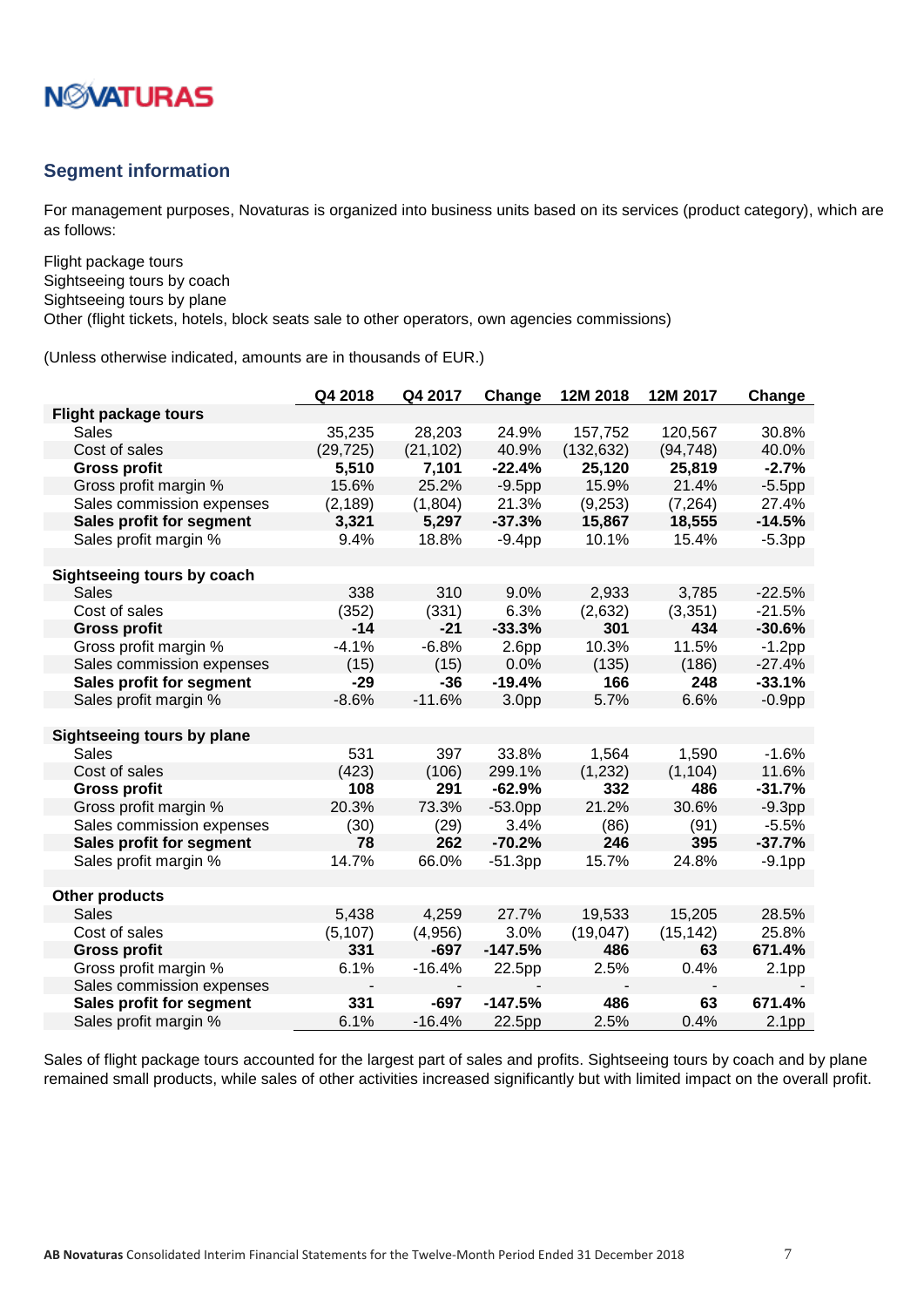

#### <span id="page-7-0"></span>**Geographic and other sales split information**

As previously, in 2018 the company's activities included tour organization and the distribution of tours through diversified and complementary distribution channels: a retail network of travel agencies and own retail channels (own travel agencies, ecommerce sales, tickets only sales through the Global Distribution System (GDS)). The company works with over 400 travel agencies, including all of the major agencies in the Baltics and more than 60 in Belarus. E-commerce sales are via company websites. During 2018, the company's websites were visited by 3.87 million unique visitors, which is 24% more than the 3.12 million unique visitors in 2017.

The group sells flight tickets for its own organized charter flights via GDS, which means that Novaturas' charter tickets are available worldwide – to travel agents and to passengers directly via web portals for airline tickets.

|                 | Q4 2018 | Q4 2017 | Change    | 12M 2018 | 12M 2017 | Change    |
|-----------------|---------|---------|-----------|----------|----------|-----------|
| Travel agencies | 74.7%   | 72.7%   | $+2.0$ pp | 72.7%    | 70.9%    | $+1.8$ pp |
| Own retail      | 11.5%   | 12.5%   | $-1.0$ pp | 11.4%    | 13.1%    | $-1.7$ pp |
| Web sales       | 12.4%   | 13.5%   | $-1.1$ pp | 14.1%    | 14.2%    | $-0.1$ pp |
| <b>GDS</b>      | 1.4%    | 1.3%    | $+0.1$ pp | 1.8%     | 1.8%     |           |
| <b>Total</b>    | 100%    | 100%    |           | 100%     | 100%     |           |

The breakdown of revenue by distribution channels was as follows:

The strongest growth so far this year was on the Belarusian market (shown under 'Other'). Passenger growth for all major source markets remained very strong both for the full 2018 year. Market strength was mainly influenced by people's increasing disposable income. The company's rate of passenger growth is like that in the overall market.

Passenger sales of the group by source market were as follows (in thousands of passengers):

|              | Q4 2018 | Q4 2017 | Change   | 12M 2018 | 12M 2017 | Change    |
|--------------|---------|---------|----------|----------|----------|-----------|
| Lithuania    | 32.5    | 26.3    | $+23.4%$ | 164.4    | 126.4    | $+30.1%$  |
| Latvia       | 11.5    | 9.7     | $+19.2%$ | 57.8     | 44.3     | $+30.6%$  |
| Estonia      | 17.9    | 12.9    | $+38.7%$ | 80.9     | 61.6     | $+31.3%$  |
| Other        | 0.2     | 0.1     | +58.0%   | 2.5      | 1.2      | $+101.5%$ |
| <b>Total</b> | 62.1    | 49.0    | $+26.7%$ | 305.6    | 233.5    | $+30.9%$  |

The company's main product is flight package tours, which was also the fastest growing segment. The group's passenger sales by product category were as follows (in thousands of passengers):

|                                                     | Q4 2018 | Q4 2017 | Change   | 12M 2018 | 12M 2017 | Change   |
|-----------------------------------------------------|---------|---------|----------|----------|----------|----------|
| Flight package tours                                | 52.6    | 40.6    | $+29.5%$ | 252.9    | 185.5    | $+36.4%$ |
| Sightseeing tours by coach                          | 1.2     | 11      | $+13.2%$ | 8.8      | 11.8     | $-25.3%$ |
| Sightseeing tours by plane                          | 0.5     | 0.5     | $-1.1\%$ | 1.5      | 1.6      | $-5.3\%$ |
| Other products (separate flight and hotel services) | 7.8     | 6.8     | $+14.1%$ | 42.4     | 34.6     | $+22.3%$ |
| <b>Total</b>                                        | 62.1    | 49.0    | $+26.7%$ | 305.6    | 233.5    | $+30.3%$ |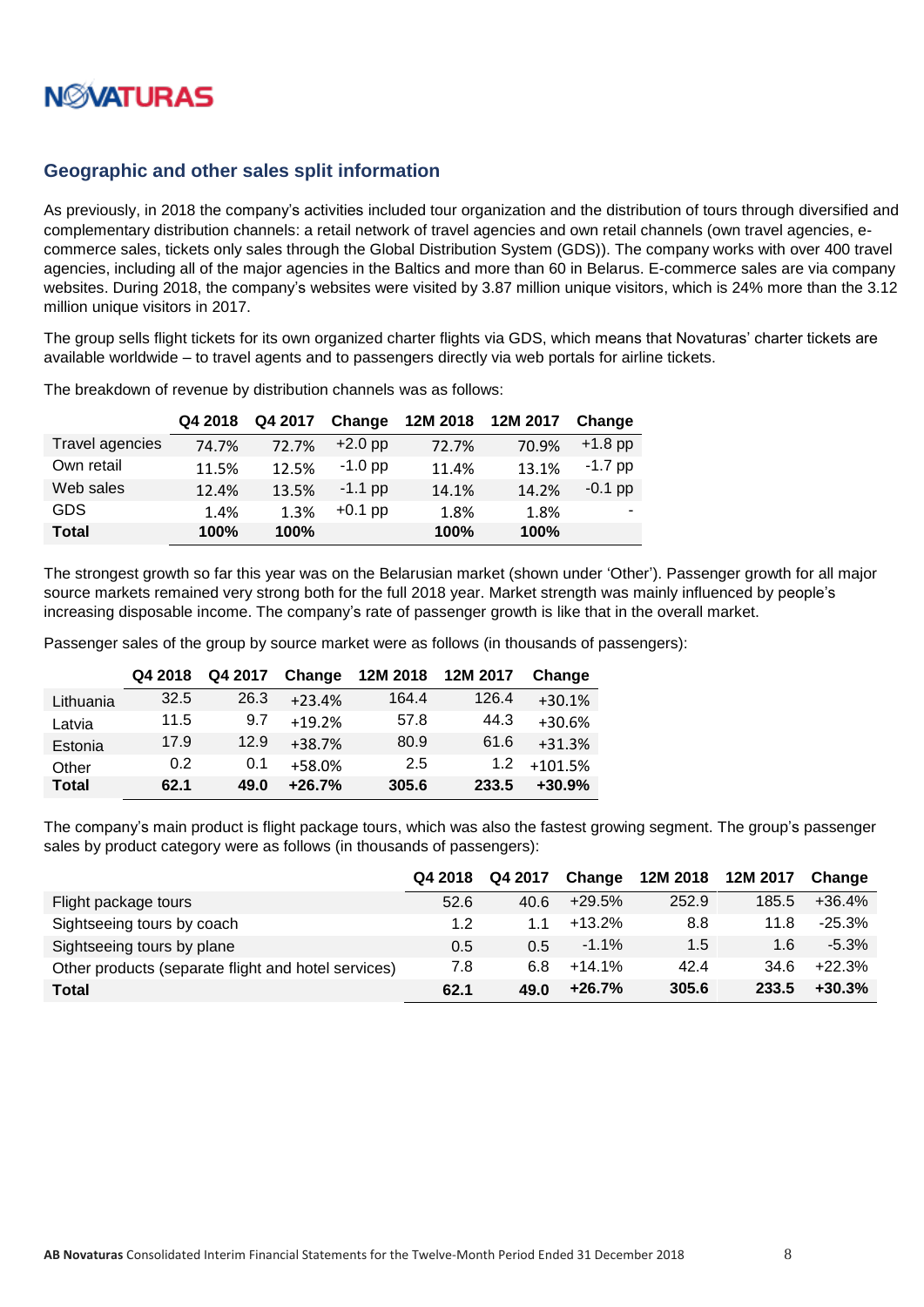

The shares of Turkey and Egypt in the destination mix increased as political uncertainty in those countries decreased. Turkey remains the most popular summer destination in the company's source markets, as does Egypt as a winter destination. The other destinations with the highest demand are Greece, Bulgaria and Spain. Long-haul destinations are becoming more important each year as the number of destinations offered by company increases and growth of demand remains strong. "Other destinations", which comprise a significant part of the company's portfolio, meet the demand of frequent travelers for new destinations each season.

|                                  | Q4 2018                  | Q4 2017 | Change    | 12M 2018 | 12M 2017 | Change    |
|----------------------------------|--------------------------|---------|-----------|----------|----------|-----------|
| Turkey                           | 25.7%                    | 24.4%   | $+1.3$ pp | 36.0%    | 30.8%    | $+5.2$ pp |
| Greece                           | 8.0%                     | 9.1%    | $-1.1$ pp | 15.3%    | 19.1%    | $-3.8$ pp |
| Egypt                            | 38.8%                    | 33.5%   | $+5.3$ pp | 18.2%    | 14.7%    | $+3.5$ pp |
| <b>Bulgaria</b>                  |                          |         | ٠         | 7.6%     | 10.3%    | $-2.7$ pp |
| Spain (including Canary Islands) | 12.5%                    | 20.0%   | $-7.5$ pp | 8.4%     | 12.2%    | $-3.8$ pp |
| Skiing                           | $\overline{\phantom{a}}$ | 0.4%    | $-0.4$ pp | 1.8%     | 2.2%     | $-0.4$ pp |
| Long-haul                        | 4.3%                     | 5.6%    | $-1.3$ pp | 3.0%     | 3.0%     |           |
| Other destinations               | 10.7%                    | 7.0%    | $+3.7$ pp | 9.7%     | 7.7%     | $+2.0$ pp |
| <b>Total</b>                     | 100%                     | 100%    |           | 100%     | 100%     |           |

The breakdown of group package travel revenue by destinations is as follows:

Group monthly revenue seasonality was as follows:

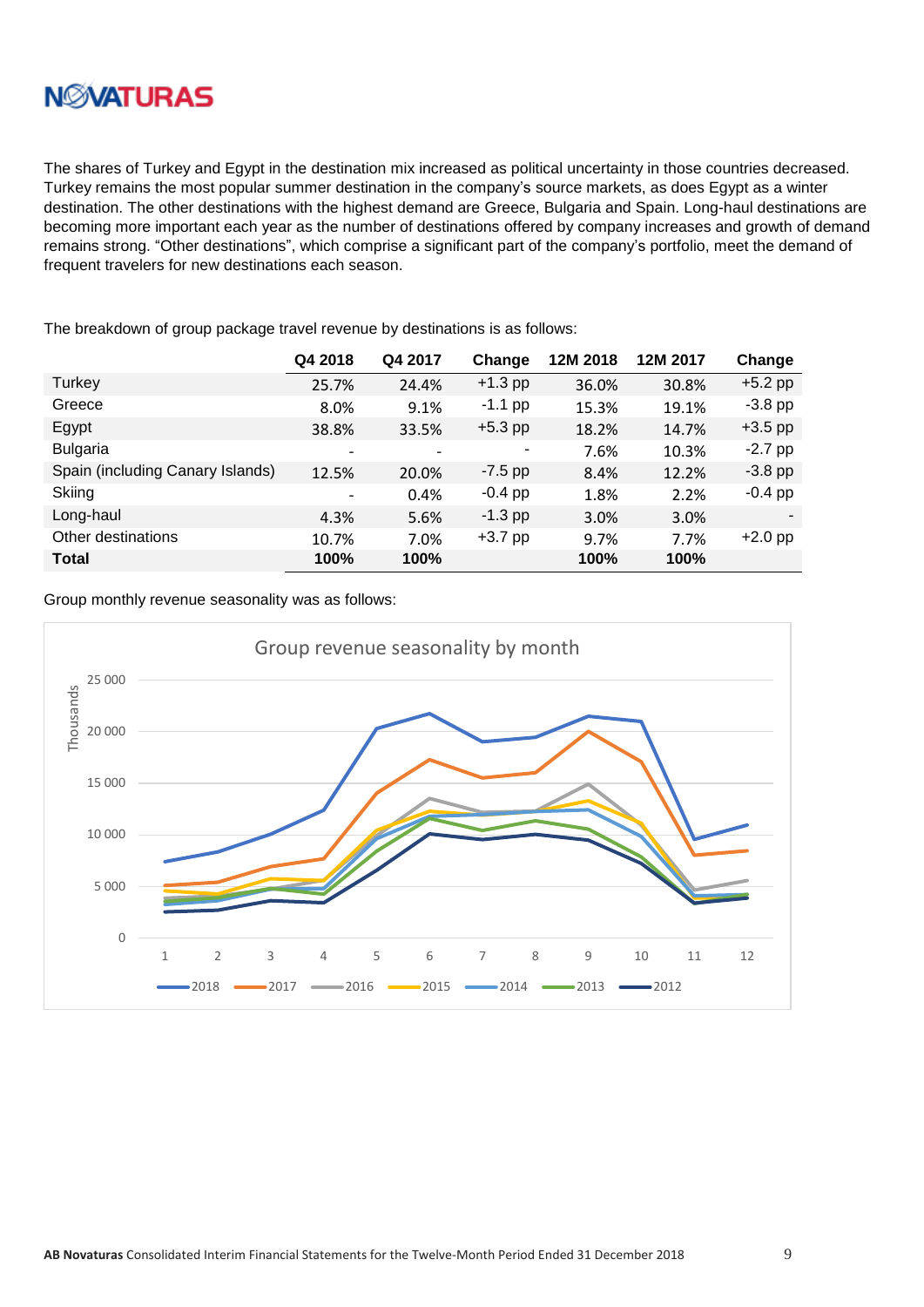### <span id="page-9-0"></span>**Information about the Supervisory Council and the Board**

According to the company's Articles of Association, the Supervisory Council is comprised of five members elected for a term of three years. Two independent members were elected to the Supervisory Council at the General Shareholders Meeting held on 7 May 2018.

The company's Board is comprised of four members elected for a term of three years. The Chairman of the Board is elected by the Board from among its members. The Board also appoints the CEO after receiving prior approval from the Supervisory Council. Currently, the positions of Chairman of the Board and CEO are held by the same person – Linas Aldonis.

Information about the Supervisory Council as of 31 December 2018:

| <b>Name</b>           | <b>Position on the Council</b>                                                                                                     | <b>Legal entity and position</b>                                                                                                                                                                                                                                                                                                                                                                                                                                                      | <b>Number of</b><br>shares<br>held in the<br>Company                                     | <b>Start of term</b> |
|-----------------------|------------------------------------------------------------------------------------------------------------------------------------|---------------------------------------------------------------------------------------------------------------------------------------------------------------------------------------------------------------------------------------------------------------------------------------------------------------------------------------------------------------------------------------------------------------------------------------------------------------------------------------|------------------------------------------------------------------------------------------|----------------------|
| Sebastian Janusz Król | Chairman of the Supervisory<br>Council                                                                                             | Danwood S.A.; Danwood<br>Holdings sp. z o.o.; Janton<br>S.A. - Chairman of the<br><b>Supervisory Council;</b><br>Zevin Investments Sp. z o.o.;<br>Daphnee Investments Sp. z<br>o.o. - Member of the<br>Management Board;<br>Enterprise Investors Sp zo.o.<br>- Vice President:<br>Stowarzyszenie Lipków - Eko<br>- President; Warszawsko-<br>Mazowiecki Związek<br>Jeździecki - Member of the<br><b>Supervisory Council</b><br>Anwim S.A. - Member of the<br><b>Supervisory Board</b> | No direct<br>ownership,<br>represents<br>shareholder<br>that owns<br>3,700,874<br>shares | 2018-02-09           |
| Ugnius Radvila        | Member of the Supervisory<br>Council, Member of the<br><b>Remuneration Committee</b>                                               |                                                                                                                                                                                                                                                                                                                                                                                                                                                                                       | 740,702                                                                                  | 2018-02-09           |
| Vidas Paliūnas        | Member of the Supervisory<br>Council, Chairman of the<br><b>Remuneration Committee,</b><br>Member of the Audit Committee           | Business Center 32, UAB; -<br>Member of the Management<br><b>Board</b>                                                                                                                                                                                                                                                                                                                                                                                                                | 535,278                                                                                  | 2018-02-09           |
| <b>Franz Leitner</b>  | Member of the Supervisory<br>Council, Member of the Audit<br>Committee (independent)                                               | Leitner-Consulting-<br>Managing Director; Sportscon<br>Ltd. - Managing Partner                                                                                                                                                                                                                                                                                                                                                                                                        |                                                                                          | 2018-05-07           |
| <b>Piotr Nowjalis</b> | Member of the Supervisory<br>Council, Member of the<br>Remuneration Committee,<br>Chairman of the Audit<br>Committee (independent) | CCC S.A. - Member of the<br>Supervisory Board; Dino<br>Polska S.A. - Member of the<br>Supervisory Board; Synektik<br>S.A. - Member of the<br><b>Supervisory Board</b>                                                                                                                                                                                                                                                                                                                 |                                                                                          | 2018-05-07           |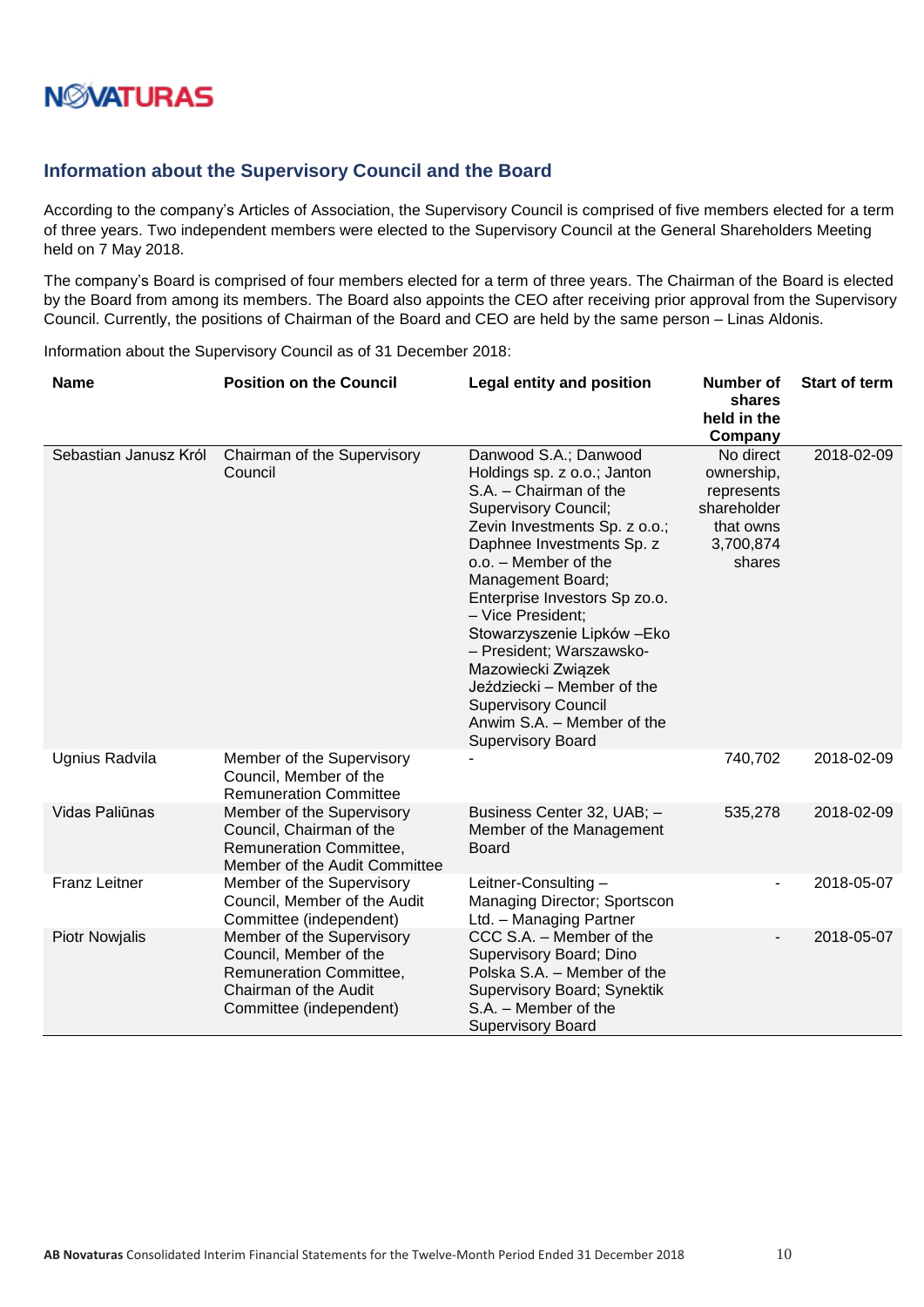

#### Information about the Board as of 31 December 2018:

| <b>Name</b>        | <b>Position within the Company</b>       | Number of<br>shares held<br>in the<br>Company | <b>Start of term</b> |
|--------------------|------------------------------------------|-----------------------------------------------|----------------------|
| Linas Aldonis      | Chairman of the Board, CEO               | 117,480                                       | 2018-02-09           |
| Tomas Staškūnas    | Member of the Board, CFO                 | 58.192                                        | 2018-02-09           |
| Birutė Čepanskienė | Member of the Board, Production Director |                                               | 2018-02-09           |
| Audronė Keinytė    | Member of the Board, Purchasing Director |                                               | 2018-02-09           |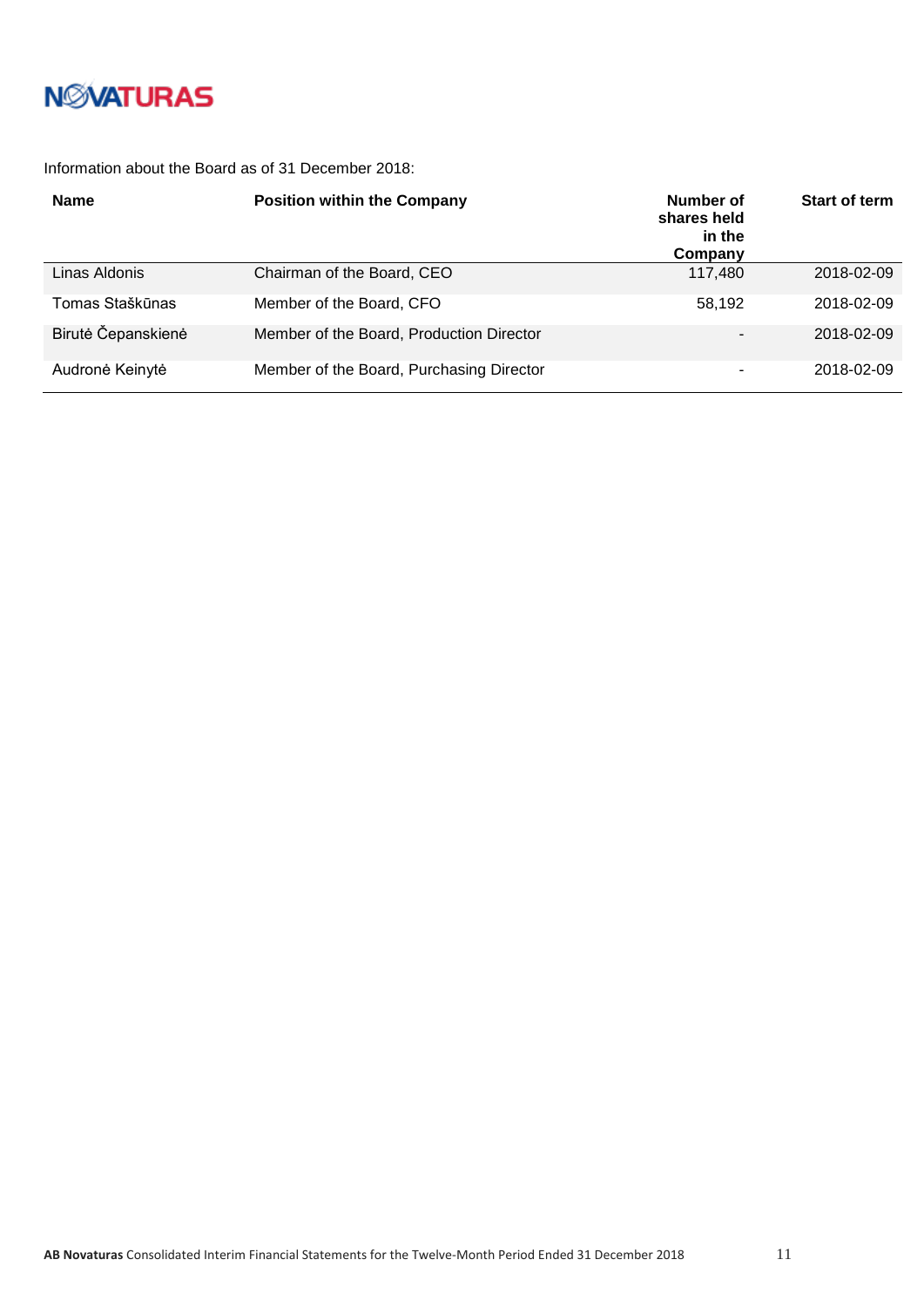

#### <span id="page-11-0"></span>**Share capital and shareholders**

The company's share capital is EUR 234,210. It consists of 7,807,000 ordinary registered shares with a nominal value of EUR 0.03. The number of shares of the company that grant votes in the General Meeting of Shareholders is 7,807,000.

The ordinary registered shares of AB Novaturas (ISIN code LT0000131872) are listed on the Official List of the Nasdaq Vilnius Stock Exchange (symbol NTU1L) and on the Warsaw Stock Exchange (symbol NTU, ISIN code LT0000131872).

Information about trading in AB Novaturas shares from 21 March 2018 to 31 December 2018 on the Nasdaq Vilnius exchange in Lithuania:

|                  | <b>Currency</b> | <b>Opening</b><br>price | <b>Maximum</b><br>price | Lowest<br>price | <b>Closing</b><br>price | Average<br>price | <b>Volume</b><br>(quantity) | <b>Volume</b><br>(EUR) |
|------------------|-----------------|-------------------------|-------------------------|-----------------|-------------------------|------------------|-----------------------------|------------------------|
| Q1 2018          | <b>EUR</b>      | 11.00                   | 12.40                   | 10.56           | 10.85                   | 11.38            | 17,830                      | 202,845                |
| Q2 2018          | <b>EUR</b>      | 10.85                   | 11.37                   | 10.67           | 11.20                   | 11.01            | 183.160                     | 2,016,183              |
| Q3 2018          | <b>EUR</b>      | 11.25                   | 12.78                   | 11.05           | 11.05                   | 11.76            | 57,065                      | 671,148                |
| Q4 2018          | <b>EUR</b>      | 11.20                   | 11.23                   | 7.90            | 8.00                    | 8.94             | 111 267                     | 994 816                |
| <b>Year 2018</b> | <b>EUR</b>      | 11.00                   | 12.78                   | 7.90            | 8.00                    | 10.52            | 369 322                     | 3 884 992              |

As of 31 December 2018, the company's market capitalization was EUR 62.45 million and decreased by 27.60% in the fourth quarter.

Information about trading in AB Novaturas shares from 21 March 2018 to 31 December 2018 on the "GPW main market" at the Warsaw Stock Exchange in Poland:

|                  | Currency   | <b>Opening</b><br>price | Maximum<br>price | Lowest<br>price | Closing<br>price | Average<br>price | Volume<br>(quantity) | <b>Volume</b><br>(PLN) |
|------------------|------------|-------------------------|------------------|-----------------|------------------|------------------|----------------------|------------------------|
| Q1 2018          | <b>PLN</b> | 44.13                   | 47.24            | 41.15           | 43.95            | 45.10            | 24,951               | 1,125,190              |
| Q2 2018          | <b>PLN</b> | 43.90                   | 48.00            | 42.60           | 48.00            | 44.71            | 150.462              | 6.726.570              |
| Q3 2018          | <b>PLN</b> | 48.00                   | 56.00            | 44.20           | 47.30            | 48.71            | 48.202               | 2,348,140              |
| Q4 2018          | <b>PLN</b> | 47.30                   | 48.30            | 32.39           | 33.20            | 36.98            | 39.843               | 1.473.410              |
| <b>Year 2018</b> | <b>PLN</b> | 44.13                   | 56.00            | 32.39           | 33.20            | 44.31            | 263,458              | 11,673,310             |

As of 31 December 2018, the Company's market capitalization was PLN 259.19 million and, calculated in PLN, decreased by 29.81% during the fourth quarter.

The following shareholders held at least 5% of share capital and votes as of 31 December 2018:

| Name of the shareholder                 | <b>Number of shares</b> | Share of the share capital |
|-----------------------------------------|-------------------------|----------------------------|
| Central European Tour Operator S.a.r.l. | 3,700,874               | 47.40%                     |
| Ugnius Radvila                          | 740,702                 | 9.49%                      |
| Rytis Šūmakaris                         | 535,278                 | 6.86%                      |
| Vidas Paliūnas                          | 535.278                 | 6.86%                      |
| <b>Others</b>                           | 2,294,868               | 29.39%                     |
| <b>Total</b>                            | 7,807,000               | 100.00%                    |

On 28 September 2018, the General Meeting of Shareholders approved the distribution of a dividend equal to EUR 0.52 per one ordinary share.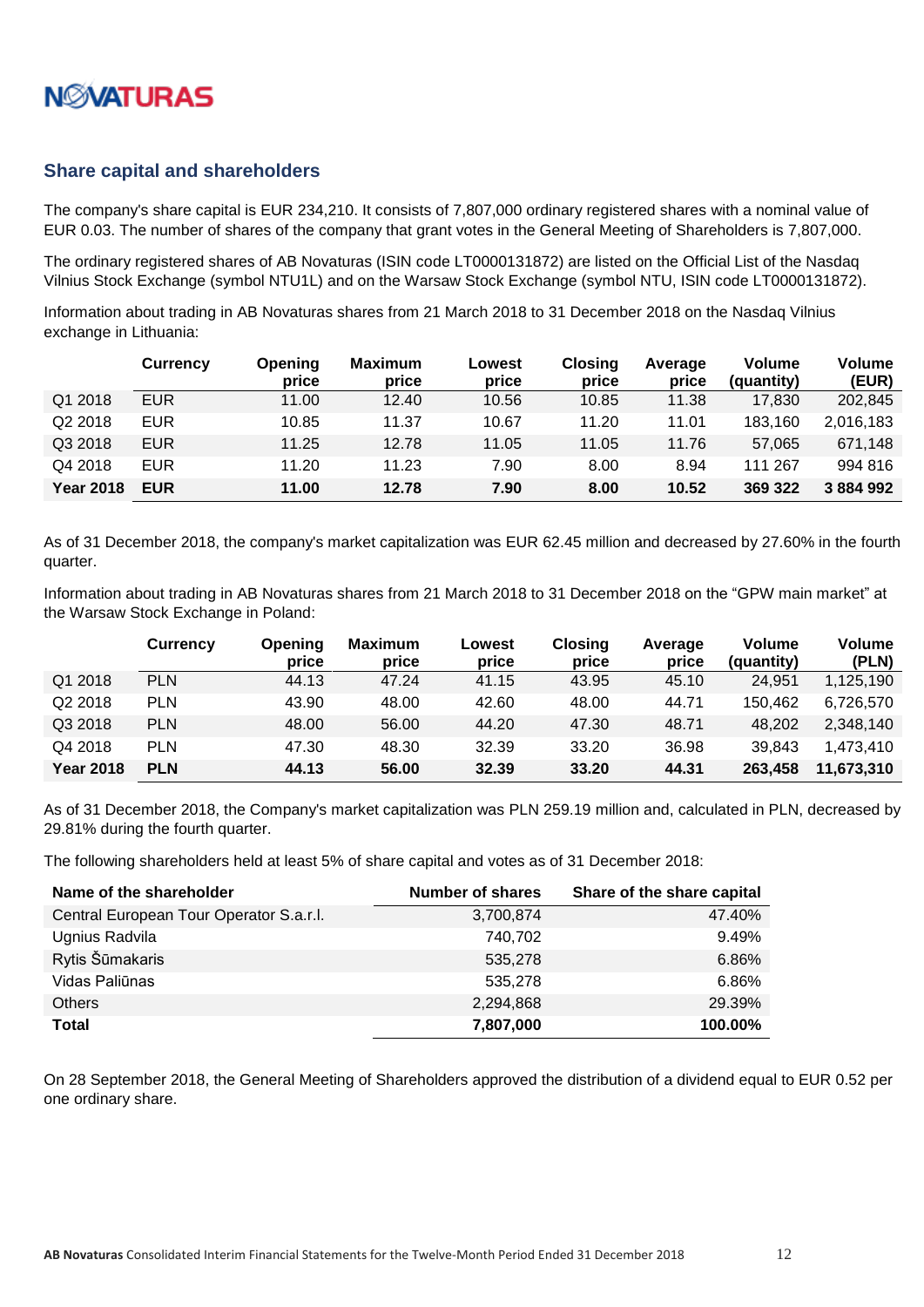### <span id="page-12-0"></span>Consolidated statements of comprehensive income

|                                                                                          | Q4 2018  | Q4 2017   | Change     | <b>12M</b><br>2018 | <b>12M</b><br>2017 | Change     |
|------------------------------------------------------------------------------------------|----------|-----------|------------|--------------------|--------------------|------------|
| <b>Sales</b>                                                                             | 41,542   | 33,169    | $+25.2%$   | 181,782            | 141,147            | $+28.8%$   |
| Cost of sales                                                                            | (35,607) | (26, 495) | $+34.4%$   | (155, 543)         | (114, 345)         | +36.0%     |
| <b>Gross profit</b>                                                                      | 5,935    | 6,674     | $-11.1%$   | 26,239             | 26,802             | $-2.1%$    |
| Operating expenses                                                                       | (5, 407) | (5, 188)  | $+4.2%$    | (18, 542)          | (16, 473)          | $+12.6%$   |
| Other operating income                                                                   |          |           | $-100.0\%$ | 14                 | 1                  | 1300.0%    |
| Other operating expenses                                                                 | ۰        | (22)      | $-100.0%$  | (2)                | (29)               | $-93.1%$   |
| <b>Profit from operations</b>                                                            | 528      | 1,465     | $-64.0%$   | 7,709              | 10,301             | $-25.2%$   |
| Finance income                                                                           | 769      | 203       | +278.8%    | 775                | 564                | $+37.4%$   |
| Finance expenses                                                                         | (1, 419) | (899)     | +57.8%     | (1, 877)           | (1,730)            | $+8.5%$    |
| <b>Profit before tax</b>                                                                 | (122)    | 769       | $-115.9%$  | 6,607              | 9,135              | $-27.7%$   |
| Income tax expense                                                                       | (113)    | (166)     | $-31.9%$   | (1, 186)           | (984)              | $+20.5%$   |
| Net profit                                                                               | (235)    | 603       | $-139.0%$  | 5,421              | 8,151              | $-33.5%$   |
| Other comprehensive income to be reclassified<br>to profit or loss in subsequent periods |          |           |            |                    |                    |            |
| Result of changes in cash flow hedge reserve                                             | (2,818)  | 255       | $-1205.1%$ | (2, 160)           | 218                | $-1090.8%$ |
| Impact of income tax                                                                     | 423      | (39)      | $-1184.6%$ | 324                | (33)               | $-1081.8%$ |
| Total comprehensive income for the year                                                  | (2,630)  | 819       | $-421.1%$  | 3,585              | 8,336              | $-57.0%$   |
|                                                                                          |          |           |            |                    |                    |            |
| Earnings per share (EUR)                                                                 | (0.03)   | 0.08      | $-0.11$    | 0.69               | 1.04               | $-0.35$    |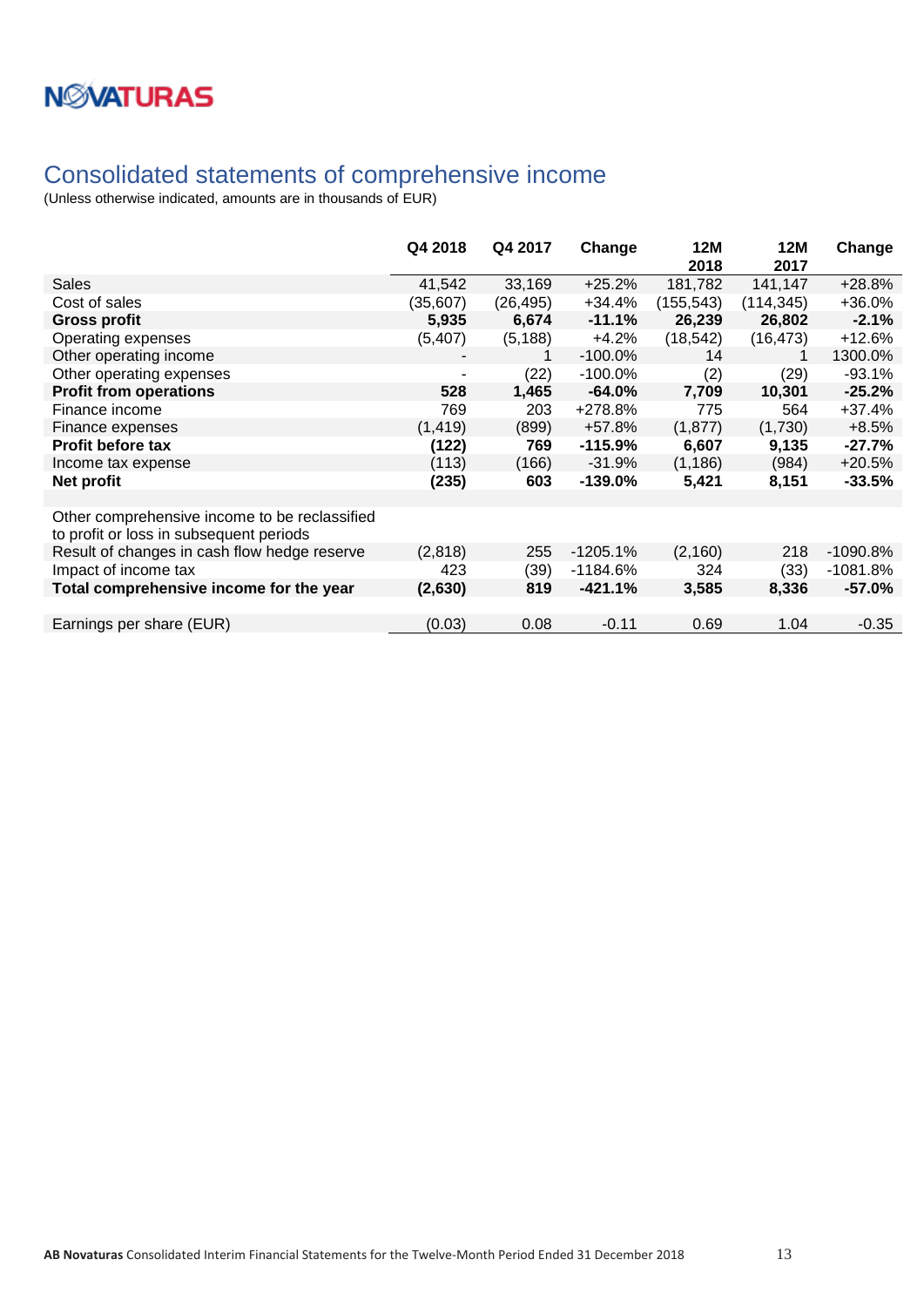### <span id="page-13-0"></span>Consolidated statements of financial position

|                                                     | <b>31 December 2018</b> | 31 December 2017 |
|-----------------------------------------------------|-------------------------|------------------|
| <b>ASSETS</b>                                       |                         |                  |
| <b>Non-current assets</b>                           |                         |                  |
| Goodwill                                            | 30,327                  | 30,327           |
| Other intangible assets                             | 427                     | 448              |
| Property, plant and equipment                       | 292                     | 297              |
| Long-term receivables                               | 65                      | 56               |
| Deferred income tax asset                           | 6                       | 6                |
| <b>Total non-current assets</b>                     | 31,117                  | 31,134           |
| <b>Current assets</b>                               |                         |                  |
| Inventories                                         | 3                       | 1                |
| Prepayments and deferred expenses                   | 8,166                   | 5,940            |
| Trade accounts receivable                           | 786                     | 522              |
| Prepaid income tax                                  | 231                     | 101              |
| Other receivables                                   | 1,587                   | 2,202            |
| Other current financial assets                      | 200                     | 569              |
| Cash and cash equivalents                           | 4,702                   | 9,984            |
| <b>Total current assets</b>                         | 15,675                  | 19,319           |
| <b>Total assets</b>                                 | 46,792                  | 50,453           |
|                                                     |                         |                  |
| <b>EQUITY AND LIABILITIES</b>                       |                         |                  |
| <b>Equity</b>                                       |                         |                  |
| Share capital                                       | 234                     | 226              |
| Cash flow hedge reserve                             | (1, 351)                | 484              |
| Legal reserve                                       | 29                      | 29               |
| Foreign currency translation reserve                | 145                     | 145              |
| Retained earnings                                   | 15,140                  | 13,785           |
| Equity attributable to equity holders of the parent | 14,197                  | 14,669           |
| <b>Liabilities</b>                                  |                         |                  |
| Non-current borrowings                              | 6,000                   |                  |
| Deferred income tax liabilities                     | 2,767                   | 2,606            |
| Total non-current liabilities                       | 8,767                   | 2,606            |
| <b>Current liabilities</b>                          |                         |                  |
| Current portion of non-current borrowings           | 2,000                   | 14,000           |
| Trade payables                                      | 3,917                   | 3,882            |
| Advances received                                   | 14,236                  | 12,102           |
| Income tax payable                                  | 68                      | 296              |
| Other current liabilities and accrued expenses      | 3,607                   | 2,898            |
| <b>Total current liabilities</b>                    | 23,828                  | 33,178           |
| <b>Total equity and liabilities</b>                 | 46,792                  | 50,453           |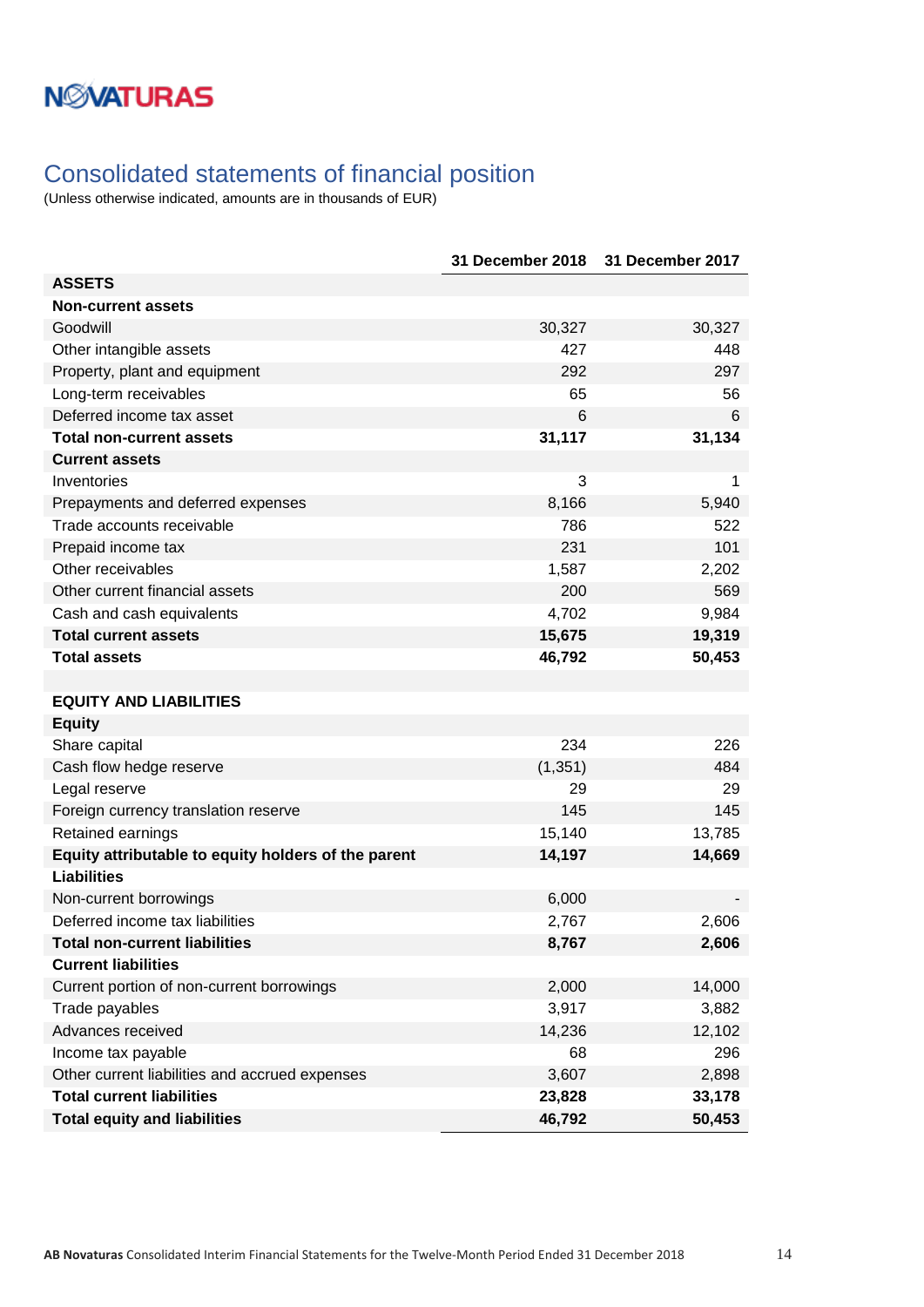### <span id="page-14-0"></span>Consolidated statements of changes in equity

|                                             | <b>Share</b><br>capital  | Legal<br>reserve         | Cash<br>flow<br>hedge<br>reserve | <b>Retained</b><br>earnings | Foreign<br>currency<br>translation<br>reserve | <b>Equity</b><br>attributable<br>to equity<br>holders |
|---------------------------------------------|--------------------------|--------------------------|----------------------------------|-----------------------------|-----------------------------------------------|-------------------------------------------------------|
| Balance as of 31 December 2016              | 226                      | 29                       | 299                              | 15,134                      | 145                                           | 15,833                                                |
|                                             |                          |                          |                                  |                             |                                               |                                                       |
| Net profit for the year                     | $\overline{\phantom{a}}$ | $\overline{\phantom{a}}$ | $\blacksquare$                   | 8,151                       | $\qquad \qquad \blacksquare$                  | 8,151                                                 |
| Other comprehensive income                  | ۰                        | $\blacksquare$           | 185                              |                             | ۰                                             | 185                                                   |
| Dividends approved                          | $\blacksquare$           | $\overline{\phantom{a}}$ | $\overline{\phantom{a}}$         | (9,500)                     | $\overline{\phantom{0}}$                      | (9,500)                                               |
| Balance as of 31 December 2017              | 226                      | 29                       | 484                              | 13,785                      | 145                                           | 14,669                                                |
|                                             |                          |                          |                                  |                             |                                               |                                                       |
| Increase of share capital from own<br>funds | 8                        |                          |                                  | (8)                         |                                               |                                                       |
| Net profit for the year                     | ۰.                       | ٠                        | ٠                                | 5,421                       |                                               | 5,421                                                 |
| Other comprehensive income                  | ۰                        | ۰                        | (1,835)                          |                             | ۰                                             | (1,835)                                               |
| Dividends approved                          | $\overline{\phantom{0}}$ | ۰                        | -                                | (4,058)                     | -                                             | (4,058)                                               |
| Balance as of 31 December 2018              | 234                      | 29                       | (1, 351)                         | 15,140                      | 145                                           | 14,197                                                |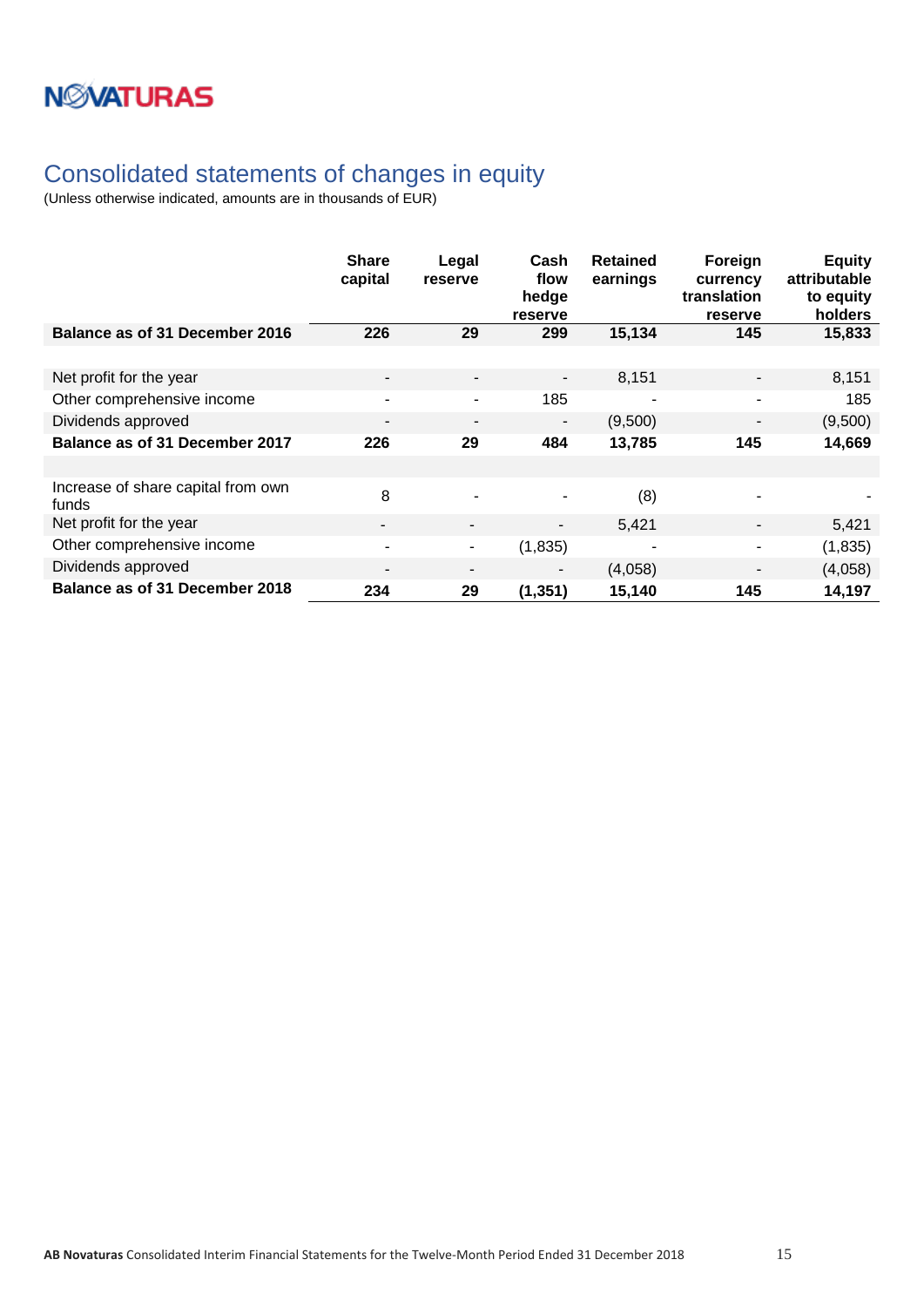### <span id="page-15-0"></span>Consolidated statements of cash flow

|                                                                          | 12M 2018  | 12M 2017 |
|--------------------------------------------------------------------------|-----------|----------|
| Cash flows from (to) operating activities                                |           |          |
| Net profit                                                               | 5,421     | 8,151    |
| Depreciation and amortization                                            | 264       | 310      |
| Allowance for doubtful receivables and prepayments made, provisions      | 273       |          |
| Change in deferred income tax                                            | 161       | 568      |
| Current income tax expenses                                              | 715       | 431      |
| Elimination of financial, investment and other non-cash activity results | (1, 351)  | 747      |
|                                                                          | 5,483     | 10,207   |
| <b>Changes in working capital:</b>                                       |           |          |
| Decrease in inventories                                                  | (2)       |          |
| (Increase) decrease in trade receivables                                 | (264)     | (89)     |
| (Increase) decrease in other receivables                                 | 984       | 136      |
| (Increase) decrease in prepayments and deferred expenses                 | (2, 235)  | (2,906)  |
| Increase (decrease) in trade payables                                    | 35        | 752      |
| Increase in advances received                                            | 2,134     | 4,114    |
| Income tax paid                                                          | (1, 413)  | (141)    |
| Increase (decrease) in other accounts payable and accrued expenses       | 781       | 1,616    |
| Net cash flows from operating activities                                 | 5,502     | 13,689   |
|                                                                          |           |          |
| Cash flows from (to) investing activities                                |           |          |
| (Acquisition) of non-current assets (except investments)                 | (239)     | (290)    |
| Proceeds from sale of non-current assets (except investments)            |           | 5        |
| Net cash flows (to) investing activities                                 | (239)     | (285)    |
|                                                                          |           |          |
| <b>Cash flows from financing activities</b>                              |           |          |
| (Repayment) of loans                                                     | (6,000)   |          |
| Interest (paid)                                                          | (488)     | (566)    |
| Dividends (paid)                                                         | (4,058)   | (9,500)  |
| Net cash flows (to) financing activities                                 | (10, 546) | (10,066) |
|                                                                          |           |          |
| Net increase (decrease) in cash flows                                    | (5, 282)  | 3,338    |
|                                                                          |           |          |
| Cash and cash equivalents at the beginning of the year                   | 9,984     | 6,646    |
|                                                                          |           |          |
| Cash and cash equivalents at the end the year                            | 4,702     | 9.984    |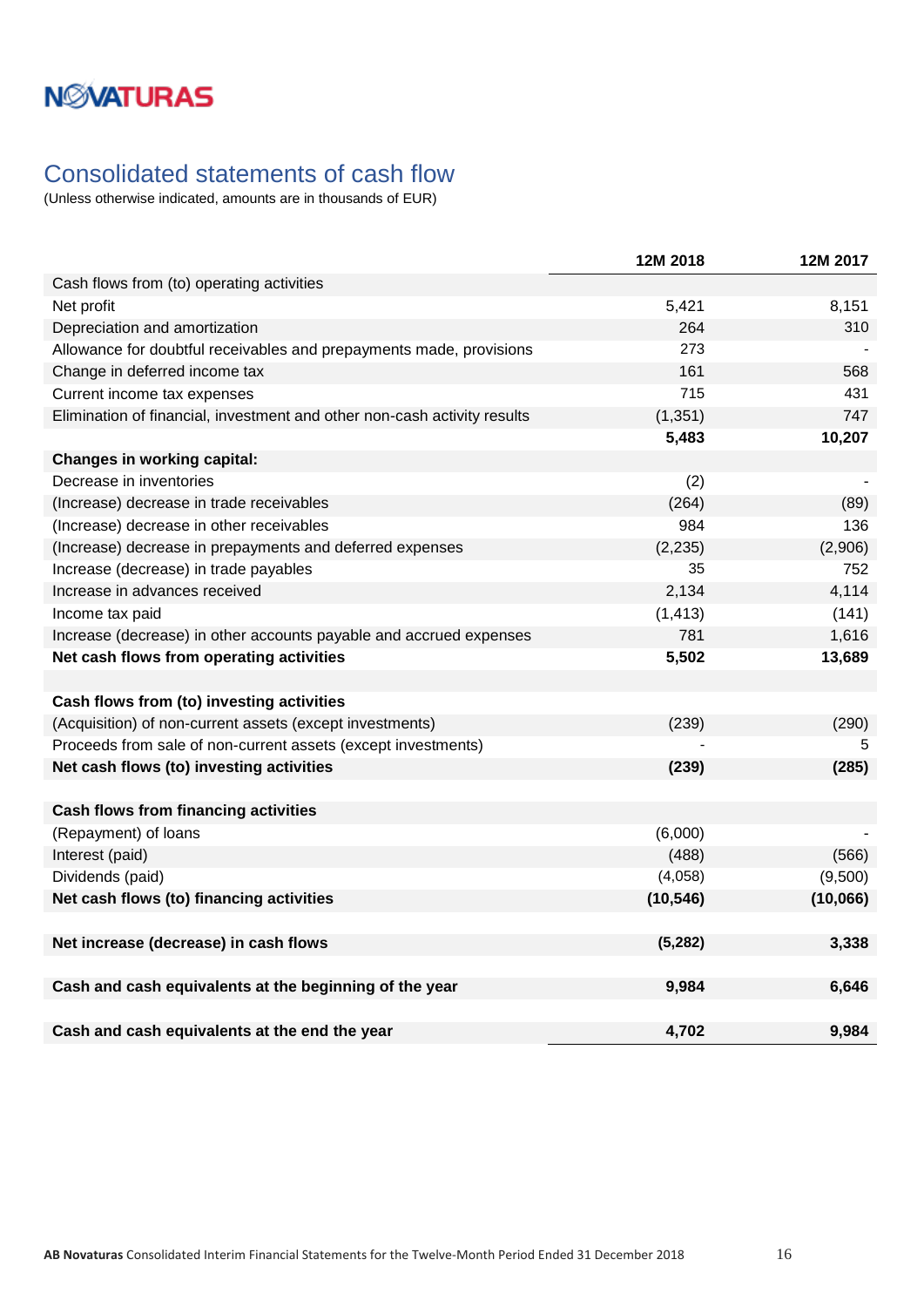# **NØVATURAS**

### <span id="page-16-0"></span>Notes to the financial statements

(Unless otherwise indicated, amounts in tables are in thousands of EUR)

#### <span id="page-16-1"></span>**Information about subsidiaries**

Novaturas Group is a holding structure and AB Novaturas is the parent company which conducts operations directly and through subsidiaries in their respective markets of Lithuania, Latvia and Estonia.

| Company                        | <b>Country of operations</b> | Share of the capital held as of<br>31 December 2018 |
|--------------------------------|------------------------------|-----------------------------------------------------|
| <b>Novatours SIA</b>           | Latvia                       | $100\%$                                             |
| Novatours OÜ                   | Estonia                      | 100%                                                |
| Aviaturas ir Partneriai UAB    | Lithuania                    | 100%                                                |
| <b>SRL Novatours Holidays*</b> | Romania                      | 100%                                                |

\* The activities of the subsidiary in Romania were suspended in 2009 and have not been renewed since that time.

#### <span id="page-16-2"></span>**Operating expenses**

|                                    | Q4 2018 | Q4 2017        | Change   | 12M 2018 | 12M 2017 | Change   |
|------------------------------------|---------|----------------|----------|----------|----------|----------|
| Commissions                        | 2,234   | 1,848          | $+20.9%$ | 9,474    | 7,541    | $+25.6%$ |
| Salaries and related taxes         | 1,523   | 1,698          | $-10.3%$ | 4,709    | 4,528    | $+4.0%$  |
| Advertising and marketing expenses | 320     | 265            | $+20.8%$ | 1,230    | 982      | $+25.3%$ |
| Rent and maintenance expenses      | 87      | 74             | $+17.6%$ | 328      | 304      | $+7.9%$  |
| Depreciation and amortization      | 74      | 70             | $+5.7%$  | 266      | 310      | $-14.2%$ |
| <b>Business trips expenses</b>     | 43      | 57             | $-24.6%$ | 152      | 178      | $-14.6%$ |
| Communication expenses             | 22      | 25             | $-12.0%$ | 91       | 93       | $-2.2\%$ |
| Consulting expenses                | 166     | 278            | $-40.3%$ | 558      | 364      | $+53.3%$ |
| <b>Transportation expenses</b>     | 23      | 26             | $-11.5%$ | 102      | 126      | $-19.0%$ |
| Representation expenses            | 71      | 53             | $+34.0%$ | 166      | 124      | +33.9%   |
| Bad debt expenses                  | 407     | -              | $-$ %    | 416      |          | $-$ %    |
| Training expenses                  | 8       | $\overline{2}$ | +300.0%  | 21       | 14       | $+50.0%$ |
| Other                              | 429     | 792            | $-45.8%$ | 1,029    | 1,909    | $-46.1%$ |
| Total:                             | 5,407   | 5,188          | $+4.2%$  | 18,542   | 16,473   | $+12.6%$ |

During 2018, the company incurred one-off expenses related to its IPO (EUR 295,000), legal costs (EUR 165,000, of which EUR 31,000 during the fourth quarter) and Small Planet Airlines related write-offs (EUR 406,000). Total one-off expenses amounted to EUR 887,000. These costs are reflected in the consulting, bad bebt and other expenses lines.

In the 2017, the company recognised losses in the amount of EUR 639,000 related to fraud at a subsidiary company (from which EUR 80,000 in the fourth quarter). The amount is reported in the line "Other".

#### <span id="page-16-3"></span>**Hedging**

The company operates as a tour operator. Due to its business specifics, the company is exposed to the risk of fluctuation in the price of aviation fuel and the EUR/USD foreign exchange rate. The company hedges against changes in aviation fuel prices (which affect fuel costs) and against changes in the EUR/USD exchange rate (which affects fuel and hotel costs) for the entire period of early bookings for upcoming summer and winter seasons, using forward and futures contracts. When derivative positions are closed on a monthly basis, the result is accounted for in the comprehensive income report.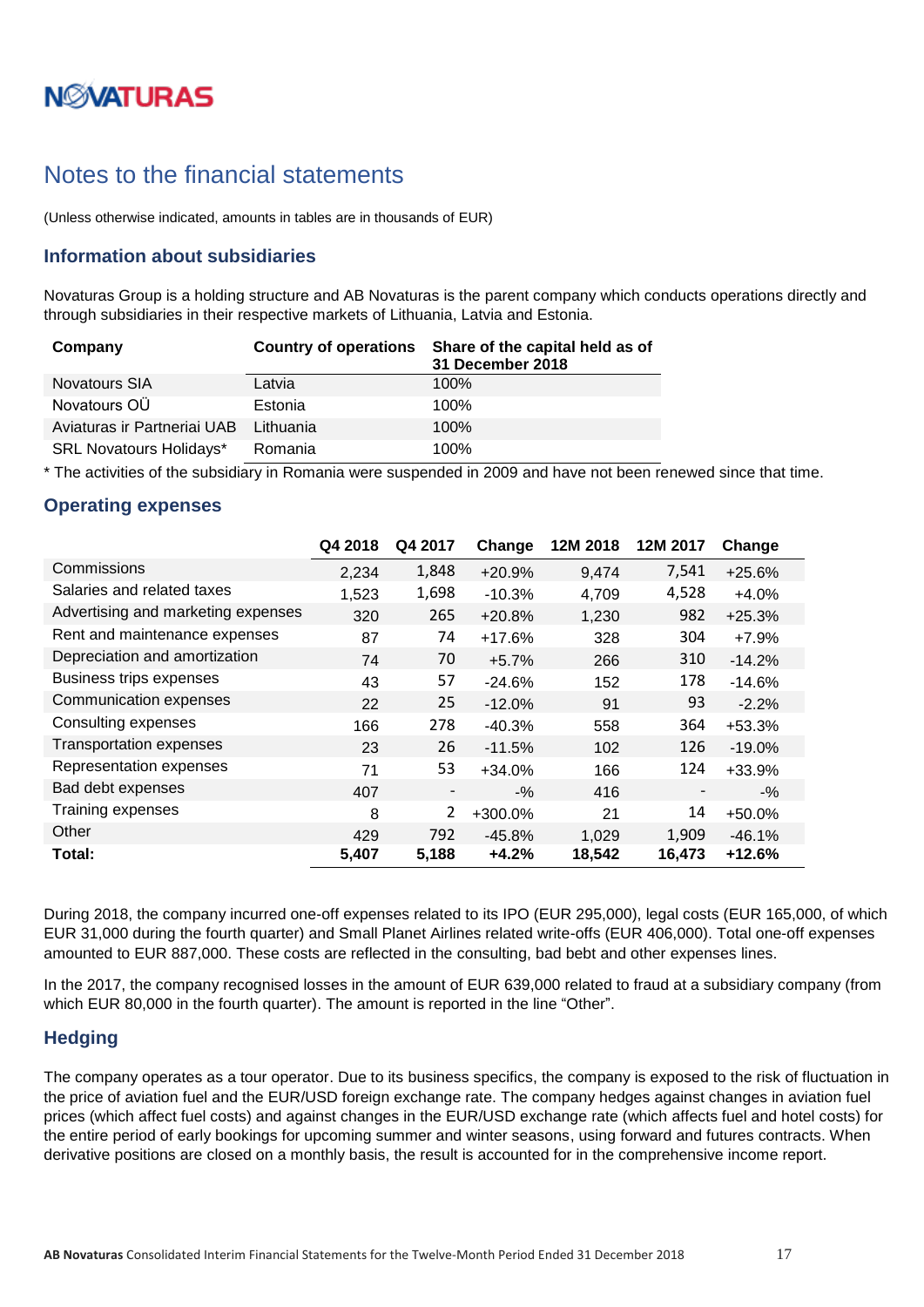

The tables below present the results of closed hedging contracts and still-held hedging contracts at period-end market value (in thousands of EUR):

|                                                         |     | Q4 2018 Q4 2017 Change |      | 12M<br>2018 | 12M<br>2017 | Change   |
|---------------------------------------------------------|-----|------------------------|------|-------------|-------------|----------|
| Result of closed hedging contracts already reflected in | 508 | (19)                   | +527 | 1.838       | (203)       | $+2.041$ |
| the statement of comprehensive income for the period    |     |                        |      |             |             |          |

|                                                          | 31 December 2018 31 December 2017 |     |
|----------------------------------------------------------|-----------------------------------|-----|
| Market value of existing hedges at the end of the period | (1,590)                           | 569 |

#### <span id="page-17-0"></span>**Borrowings**

The loans granted to the company are shown in the table below:

| Long-term borrowings                                                     | 31 December<br>2018 | 31 December<br>2017 |
|--------------------------------------------------------------------------|---------------------|---------------------|
| AB Luminor Bank Ioan, annual interest rate of 3-month EURIBOR<br>$+3.5%$ | 8.000               | 14,000              |
| Current portion of non-current borrowings                                | (2,000)             | (14,000)            |
| Total non-current borrowings                                             | 6.000               |                     |

As of 31 December 2018, the company had no current borrowings.

Off-balance sheet commitments:

| <b>Bank guarantee</b>                                                                  | <b>Total Limit at</b><br>31 December<br>2018 | Used limit at<br><b>December</b><br>2018 |
|----------------------------------------------------------------------------------------|----------------------------------------------|------------------------------------------|
| AB Luminor Bank guarantee agreement, annual interest rate of 3-month EURIBOR +<br>1.7% | 10.000                                       | 5.000                                    |

Bank guarantees are used to ensure the travel organizer's obligations in Lithuania, Latvia and Estonia.

#### <span id="page-17-1"></span>**Related party transactions**

During the twelve-month period ended 31 December 2018, total payments of EUR 58,000 (of which EUR 21,000 during the fourth quarter) were made to Supervisory Council members. No related party payments were made in the twelve-month period ended 31 December 2017.